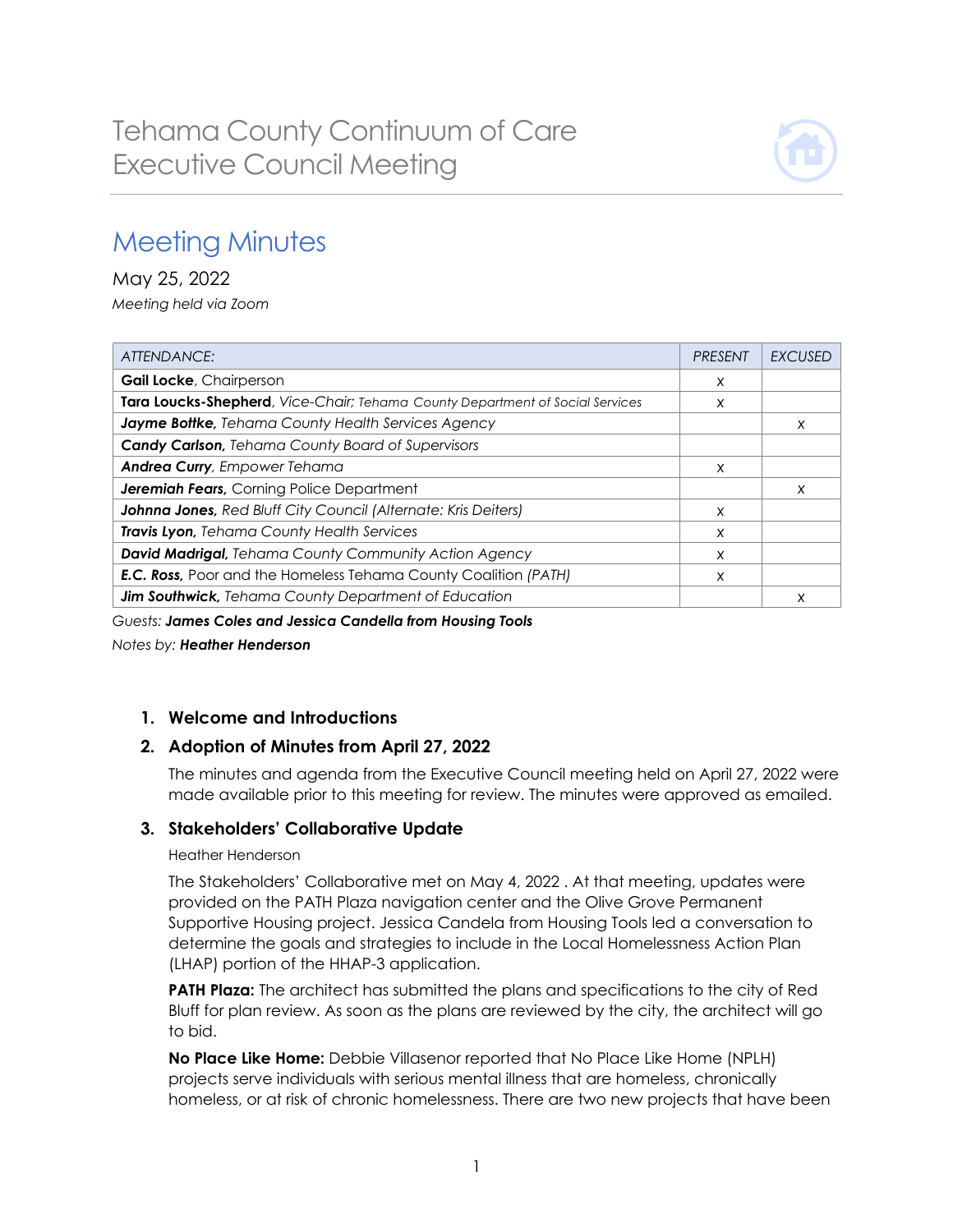submitted to the state in February, Palm Villas and The Bluffs. Award announcements are expected in June. Construction is almost complete on Olive Grove Apartments project in Corning. The property management company begain accepting applications for all units in February 2022.

**Update on items for NPLH Units:** Gail is organizing fundraising for these NPLH units at Olive Grove. Contact her for a list of items needed to fill the units with basic needs for each tenant. Five are ready, but \$2,000 in needed to finish filling the remaining 10 units. Please reach out to Gail if you would like to donate new items from the list or contribute funds.

# **4. Additions to the Agenda** – None

## **5. Local Homeless Action Plan (LHAP)**

a. **Public Comment** – None

## b. **Informational Presentation**

#### **Introduction:** Andrea C. Curry

As part of the HHAP-3 application, a Local Homeless Action Plan (LHAP) has been developed based on input from the Homeless and Housing Stakeholders' Collaborative. Jessica Candela, Community Project Manager for Housing Tools is presenting the LHAP to this council today with a focus on the strategies developed.

**LHAP Presentation:** Jessica Candela, Community Project Manager; Housing Tools Cal ICH (California Interagency Council on Homelessness) has provided a template which constitutes the HHAP-3 plan/application. The template provided for development of the LHAP that consists of a series of tables to complete. Completing the initial tables with existing data on the demographics and needs of the local population to be served, funds used and budgeted for providing housing and services within the service area and baseline data on services provided in the service area as reported to the Homeless Data Integration System (HDIS) informed development of outcome goals and strategies for achieving these goals that were then entered into the additional tables. A copy of the completed LHAP tables was been provided to this board prior to this meeting and is available as part of the Agenda Packet for this meeting on the CoC website.

The Tehama County Housing and Homeless Stakeholders' Collaborative met on May 4, 2022 to review the data tables and develop outcome goals and strategies to achieve these goals. The identified strategies included in the LHAP are:

- Participate in community engagement activities to better understand unmet needs, barriers to accessing services, and potential solutions from people with lived experience of homelessness.
- Fund programs that use existing housing stock to increase successful placements into housing and retention of housing.
- Support the development of new multi-family housing and the operation/rehabilitation of existing multi-family housing that is permanent, affordable, and/or supportive.If funding an interim housing activity, Table 7 on demonstrated need is required
- Provide systems support to the Coordinated Entry System (CES) to increase effectiveness.
- Maintain and expand case management and other supportive services to assist households with accessing and retaining permanent housing.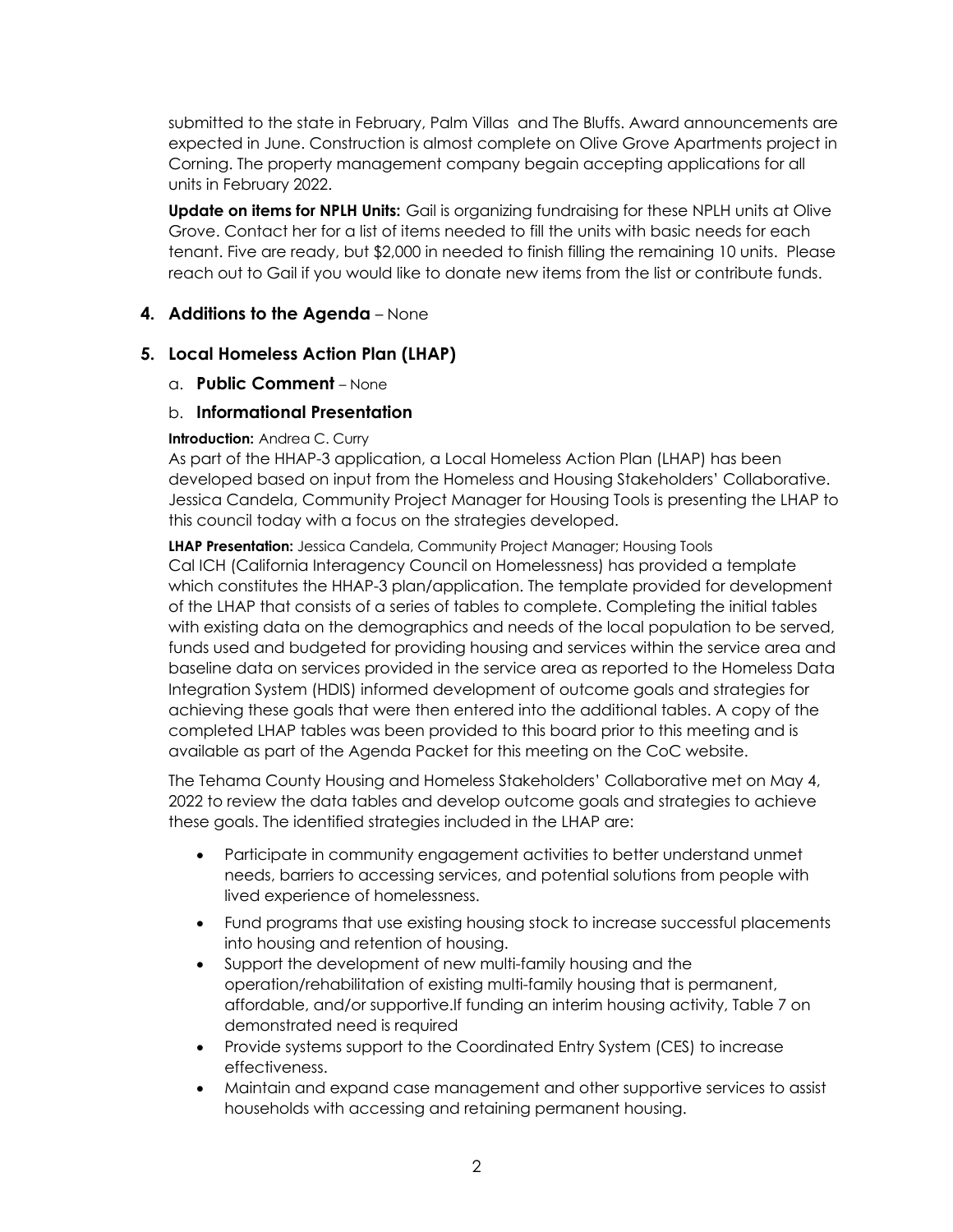• Maintain and expand programs that serve people experiencing unsheltered homelessness including street outreach, day center, and navigation center programs.

Housing Tools will make revisions to this plan based on comments received today and the plan will be presented to the Tehama County Board of Supervisors on June 7. Housing Tools will then make any needed revisions to the plan based on comments received at that meeting. The final LHAP will be submitted to Cal ICH along with the complete HHAP-3 application no later than June 30, 2022. After submittal, Cal ICH has 30 days in which to review the submitted plan/application, request amendments, or approve the application and issue award notice. If amendments are requested, we will have 30 days to respond to the request.

#### **Use of Funds Presentation:** Andrea C. Curry

HHAP-3 funds have been integrated into 4-year budget of funds administered by the CoC for activities to address and end homelessness, as well as select funds administered by the county for the same services. This budget covers the current fiscal year (FY2021- 22) through FY2024-25. This combined budget will support provision of services (38%), development of the new PATH Plaza Navigation Center (54%), and the coordination and administrative activities associated with use of the funds and the data systems, such as HMIS and CES, that support these services (8%). Funds administered by the county make up 81% of those budgeted for the development of the navigation center, with CoCadministered funds making up another 14% of that budget and joint funds available through HHAP-3 and anticipated through HHAP-4 make up 5% of the navigation center development funds. Funds administered by the CoC make up 66% of those budgeted for provision of services, with county-administered funds making up another 5% of this budget and joint funds available through HHAP-3 and anticipated through HHAP-4 make up the remaining 29%. Funds administered by the CoC make up 66% of those budgeted for coordination, administration and data systems, with county-administered funds making up another 14% of this budget and joint funds available through HHAP-3 and anticipated through HHAP-4 make up the remaining 20%.

**10- Year Plan Discussion:** Over the next year, Housing Tools will also be assisting with an update to the 10-Year Plan to End Homelessness initially developed in 2018. This process will include additional consultation with the HHSC, convening focus groups and conducting individual interviews with stakeholders.

## **6. Capacity Building**

Andrea C. Curry

## a. **Homeless Housing and Preventon Round 3 (HHAP-3)**

- i. The Local Homeless Action Plan (LHAP) presentation to the Board of Supervisors is scheduled for June 7, 2022 at the 1:30 P.M. session.
- ii. An agreement will be required to redirect the county's HHAP-3 allocation to the CoC and set out terms of administering the joint funds. This agreement will be between the CoC, Empower Tehama as the Administrative Entity for the CoC. The agreement will be included on the June 7 Board of Supervisors agenda item and will be brought back to this council on June 22.